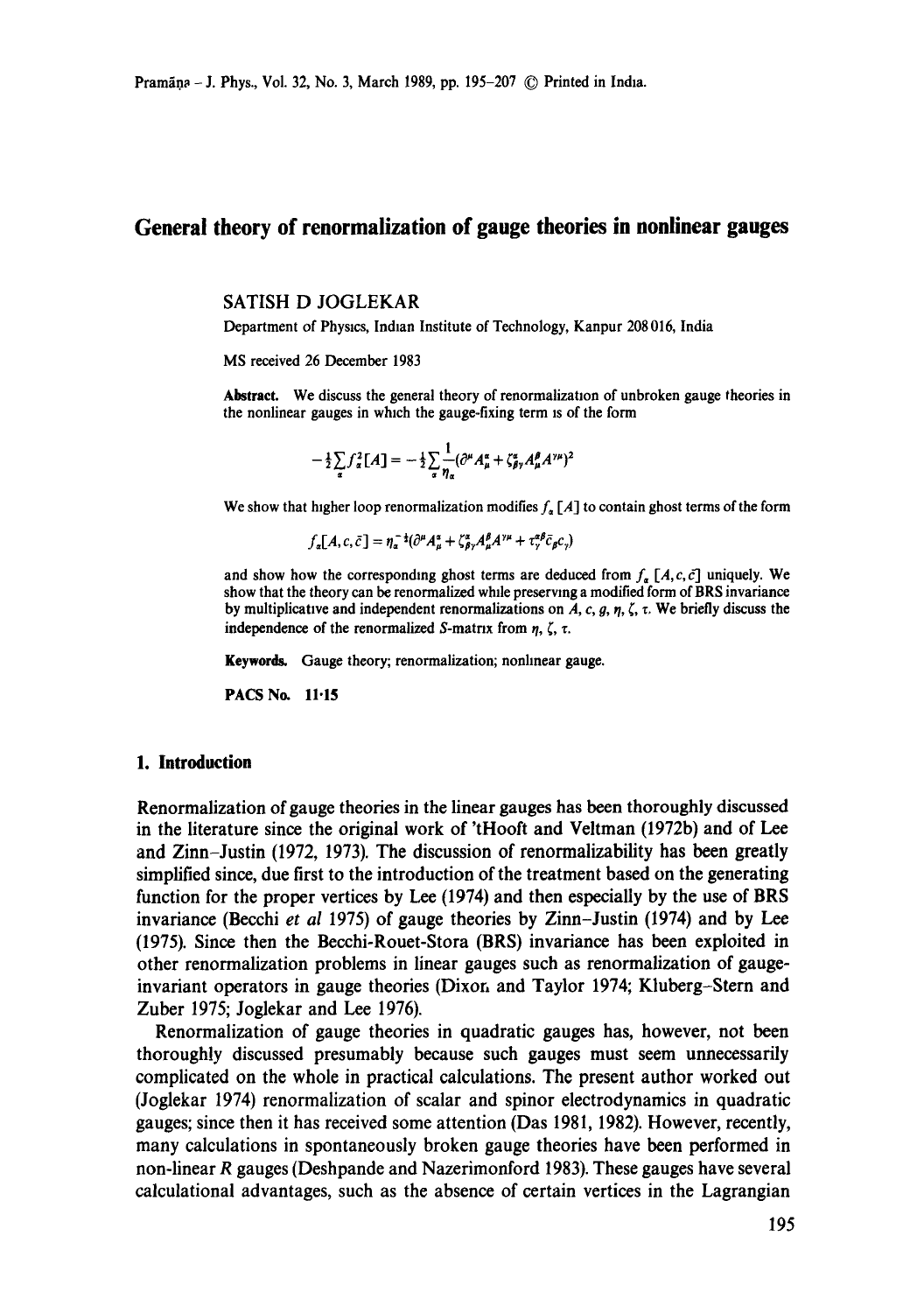and simplified electromagnetic Ward-Takahashi (WT) identities etc. Use of this gauge in higher order calculations will, of course, call for an understanding of renormalization in quadratic gauges.

What is perhaps equally important from a theoretical point of view is the simultaneous presence of two kinds of BRS invariances in the nonlinear  $R<sub>r</sub>$  gauges and their analogues in unbroken gauge theories. This poses an interesting problem as to whether gauge theories in such gauges can be renormalized so as to preserve both kinds of BRS invariances simultaneously. We shall deal with this particular problem in a separate publication (Joglekar 1988) while devoting the present work to the general discussion of renormalization of gauge theories with quadratic gauge conditions in which the gauge-fixing term in the Lagrange density has the form

$$
-\frac{1}{2}\sum_{\alpha}f_{\alpha}[A]^{2}=-\frac{1}{2}\sum_{\alpha}(\partial^{\mu}A_{\mu}^{\alpha}+\zeta_{\beta\gamma}^{\alpha}A^{\beta\mu}A_{\mu}^{\gamma})^{2}.
$$

We note that quadratic gauges have also been used by Fujikawa (1973) where he has established a relationship between the  $\zeta$ -limiting process of Lee and Yang (1962) and quadratic gauges.

We now briefly outline the content of the paper. In  $\S2$  we define our notations and conventions. We also introduce BRS transformations and BRS invariance. In  $\S$ 3 we introduce generating functionals for Green's functions and proper vertices and use BRS invariance to derive WT identities for proper vertices. In  $§4$  we discuss the structure of one-loop divergence using the WT identity and show that a subtractive renormalization of the gauge-fixing and ghost terms is needed. We discuss how the gauge-fixing and ghost terms are modified by renormalization. In  $\S$ 5 we discuss the BRS invariance of the modified action under modified BRS transformations, which preserve the form of the WT identity. In  $\S6$ , we prove renormalizability. We show that the theory can be renormalized by multiplicative renormalizations on  $A$ , c, g,  $\eta$ ,  $\zeta$ ,  $\tau$  and the sources. Section 7 contains a brief discussion of gauge independence of the renormalized S-matrix.

# **2. Preliminary**

In this work, we shall restrict our discussion to the case of the unbroken Yang-Mills theories with a simple group G. (Generalizations to semisimple groups are obvious.) We shall simplify the problem also by considering a theory not containing fermions and scalars.

The gauge-invariant action in such a theory is given by

$$
S_0[A] = \frac{1}{4} \int d^4x F^{\alpha}_{\mu\nu} F^{\alpha\mu\nu}
$$

where

$$
F_{\mu\nu}^{\alpha} = \partial_{\mu}A_{\nu}^{\alpha} - \partial_{\nu}A_{\mu}^{\alpha} + gf^{\alpha\beta\gamma}A_{\mu}^{\beta}A_{\nu}^{\gamma}
$$
 (1)

are the field strengths. Here  $g$  is the unrenormalized coupling constant of the group G. A is the unrenormalized gauge field.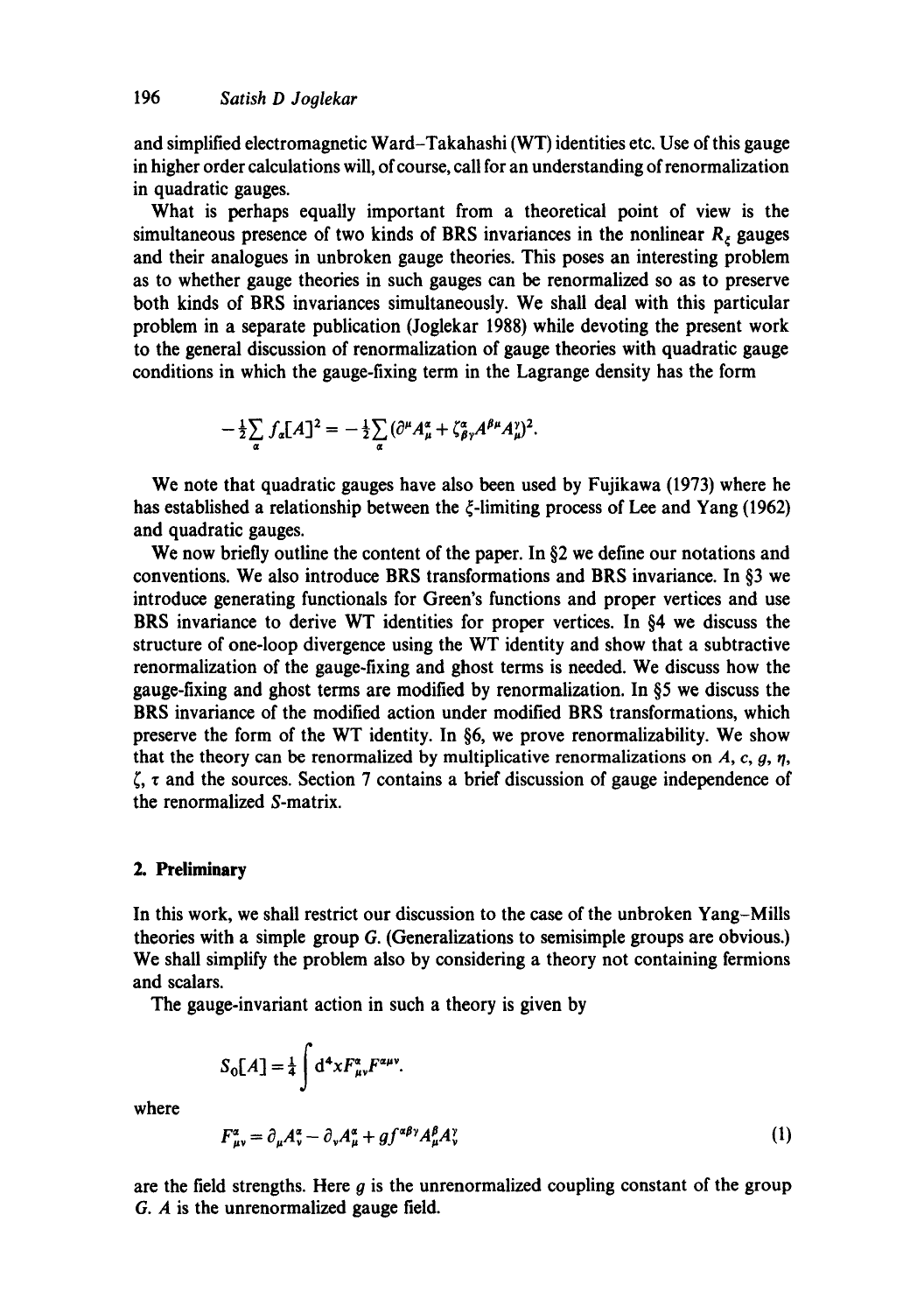One can fix the gauge by adding to  $S_0$  [A] a gauge-fixing action of the form

$$
S_{g.f.}[A] = -\int \frac{1}{2} \sum_{\alpha} f_{\alpha}^2 [A] d^n x. \tag{2}
$$

In this work we shall discuss the case when  $f_n[A]$  is of the form:

$$
\eta_a^{-1/2} (\partial^\mu A_\mu^a + \zeta_{\beta\gamma}^a A_\mu^\beta A^{\gamma\mu}), \tag{3}
$$

where  $\zeta_{\beta y}^{\alpha}$  are certain arbitrary constants. We shall assume implicitly that  $\zeta_{\beta y}^{\alpha}A_{\mu}^{\beta}A^{\gamma\mu}$  is the most general Lorentz-invariant quadratic polynomial in A. Special cases may be obtained by imposing restrictions on  $\zeta_{\beta\gamma}^a$  later; though such restrictions may or may not be preserved by renormalizations. We shall mainly deal with the case when  $\zeta_{\beta}^{\alpha}A_{\mu}^{\beta}A^{\gamma\mu}$  does not break global invariance.

Henceforth, throughout the rest of this paper, we shall find it convenient to adopt the compact notation and the summation-integration convention adopted by Lee (1974). We shall introduce indices  $\alpha$ ,  $\beta$ ...which will stand collectively for a group index  $\alpha, \beta, \ldots$  etc. *and* a space time point  $x_{\alpha}, x_{\beta}, \ldots$  etc. We shall use letters i, j,... to stand for a group index  $\alpha$ , Lorentz index  $\mu$  and a spacetime point  $x_i$ . Thus,  $i \leftrightarrow (\alpha, \mu, x_i)$ . We further introduce coefficients

$$
\zeta_{ij}^{\alpha} \equiv \zeta_{\beta\gamma}^{\alpha} \delta^{4} (x_{\alpha} - x_{i}) \delta^{4} (x_{\alpha} - x_{j}) g_{\mu},
$$

and introduce  $\partial_i^{\alpha} = \partial_{\mu}^{x^{\alpha}} \delta^4(x_i - x_{\alpha})$ . We can then write

$$
f_a[A] = \eta_a^{-1}(\partial_i^{\alpha} A_i + \zeta_{ij}^{\alpha} A_i A_j),\tag{4}
$$

where  $\eta_a$  are the gauge parameters which may depend upon  $\alpha$ . Henceforth, we shall generally suppress suffix  $\alpha$  on  $\eta_{\alpha}$ .

One must add the Faddeev-Popov ghost action (Faddeev and Popov 1967)

$$
S_{g}[A, c, \bar{c}] = \eta_{\alpha}^{1/2} \bar{c}_{\beta} \frac{\delta f_{\alpha}}{\delta A_{i}} D_{i}^{\alpha}[A] c_{\alpha}
$$
  

$$
\equiv \bar{c}_{\beta} M_{\beta \alpha} c_{\alpha}, \qquad (5)
$$

where

$$
D_i^{\alpha}[A] = \partial_i^{\alpha} + gt_{ij}^{\alpha}A_j \tag{6}
$$

and  $t_{ij}^{\alpha}$  are real antisymmetric representation of G of the form

$$
t_{ij}^{\alpha} = f^{\alpha\beta\gamma}\delta^4(x_i - x_a)\delta^4(x_j - x_a).
$$

The total effective action

$$
S_{\text{eff}}[A, c, \bar{c}] = S_0[A] + S_{g,f}[A] + S_g[A, c, \bar{c}] \tag{7}
$$

has the invariance under BRS transformations (Becchi *et al* 1975):

$$
\delta A_i = D_i^{\alpha} c_{\alpha \lambda},\tag{8a}
$$

$$
\delta c_{\alpha} = -\frac{1}{2} g f^{\alpha\beta\gamma} c_{\beta} c_{\gamma} \lambda,\tag{8b}
$$

$$
\delta \bar{c}_\alpha = -\eta_\alpha^{-\frac{1}{2}} f_\alpha[A] \lambda,\tag{8c}
$$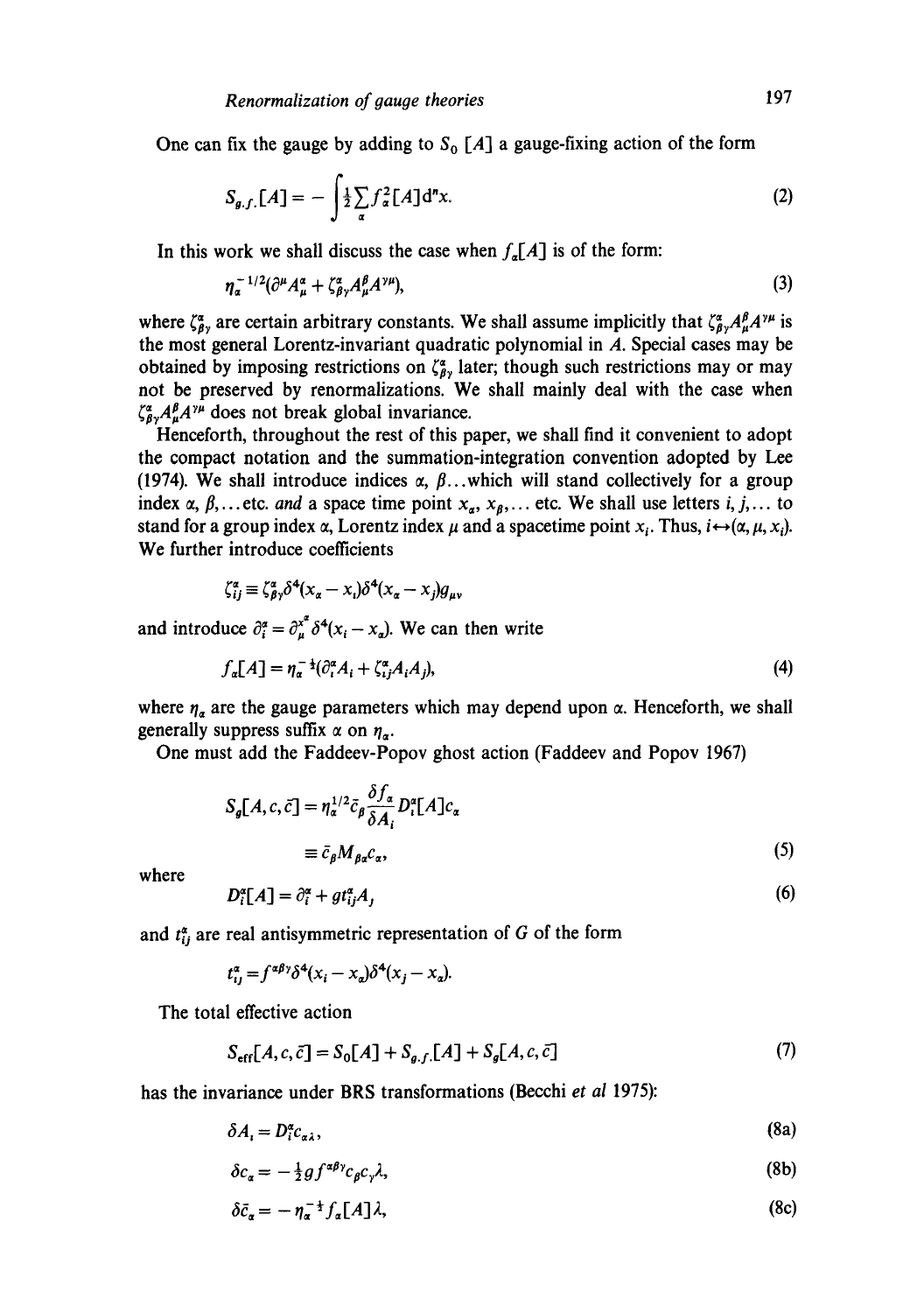where  $\lambda$  is an x-independent anticommuting c-number. We note that under BRS transformations,

$$
\delta(S_0) = 0; \quad \delta(c^a D_i^a) = 0; \quad \delta(\frac{1}{2} f^{a\beta \gamma} c_\beta c_\gamma) = 0;
$$
  

$$
\delta(-\frac{1}{2} f^2_a [A] + \bar{c}_a M_{\alpha\beta} c_\beta) = 0; \quad \delta S_{\text{eff}} [A, c, \bar{c}] = 0.
$$
 (9)

In order to discuss renormalizations of  $S_{\text{eff}}[A, c, \bar{c}]$  it is convenient (Zinn-Justin 1974) to introduce sources  $K_i$ ,  $L_{\alpha}$ ,  $R_{\alpha}$  for the operators  $c^{\alpha} D_i^{\alpha}$ ,  $\frac{1}{2} g f^{\alpha\beta\gamma} c_{\beta} c_{\gamma}$  and  $f_{\alpha}$  [A] that appear in (8). Note that in the bilinear gauges  $f_a[A]$  becomes a composite operator and it becomes necessary to introduce a source for it. We let

$$
S[A, c, \bar{c}, K, L, R] \equiv S_0[A] - \frac{1}{2} \{ f_a[A] - \eta_a^{-\frac{1}{2}} R_a \}^2 + S_g[A, c, \bar{c}] + K_i D_i^a c_a
$$
  
+ 
$$
\frac{1}{2} g f^{a\beta\gamma} c_{\beta} c_{\gamma} L_a.
$$
 (10)

We also need to modify the BRS transformation on  $\bar{c}$  given by (8c):

$$
\delta \bar{c}_{\alpha} = -\eta_{\alpha}^{-1/2} (f_{\alpha}[A] - \eta_{\alpha}^{-\frac{1}{2}} R_{\alpha}). \tag{8d}
$$

Then S of (10) is invariant under the BRS transformations of (8a), (8b) and (8d).

The aim of this work is to discuss the renormalization of  $S[A, c, \bar{c}, K, L, R]$  of (10).

### **3. Generating functionals and WT identities**

We introduce the dimensionally regularized ('tHooft and Veltman 1972a) generating functional for the unrenormalized Green's functions as in Joglekar and Lee (1976)

$$
W[J, \xi, \overline{\xi}, K, L, R] = [dA d c d \overline{c}] \exp i \{ S[A, c, \overline{c}, K, L, R] + J_{\iota} A_{\iota} + \overline{\xi}_{\alpha} c_{\alpha} + \overline{c}_{\alpha} \xi_{\alpha} \}
$$
(11)

where  $\zeta$ ,  $\overline{\zeta}$  are anticommuting sources for the ghost fields.

The generating functional of connected Green's functions is given by

$$
Z[J,\xi,\xi,K,L,R] = -i\ln W[J,\xi,\bar{\xi},K,L,R].
$$
\n(12)

We define the expectation values in the presence of sources by  $t$ 

$$
\langle A_i \rangle = \delta Z / \delta J_i, \quad \langle c_\alpha \rangle = \delta Z / \delta \xi_\alpha, \quad \langle \bar{c}_\alpha \rangle = -\partial Z / \partial \xi_\alpha \tag{13}
$$

and introduce the generating functional of proper vertices by

$$
\Gamma[\langle A\rangle\langle c\rangle\langle\bar{c}\rangle, K, L, R] = Z - J_{\iota}\langle A_{\iota}\rangle - \bar{\xi}_{\alpha}\langle c_{\alpha}\rangle - \langle \bar{c}_{\alpha}\rangle \xi_{\alpha}.
$$
 (14)

As we shall deal with  $\Gamma$  exclusively, no confusion will arise if we drop the brackets around the fields in the expectation values  $\langle A \rangle$  etc.

Further, we have the relations

$$
J_i = -\delta \Gamma / \delta A_i, \quad \xi_a = -\delta \Gamma / \delta c_a, \quad \bar{\xi}_a = \delta \Gamma / \delta c_a \tag{15}
$$

<sup>&</sup>lt;sup>\*</sup>We use left functional derivatives through out.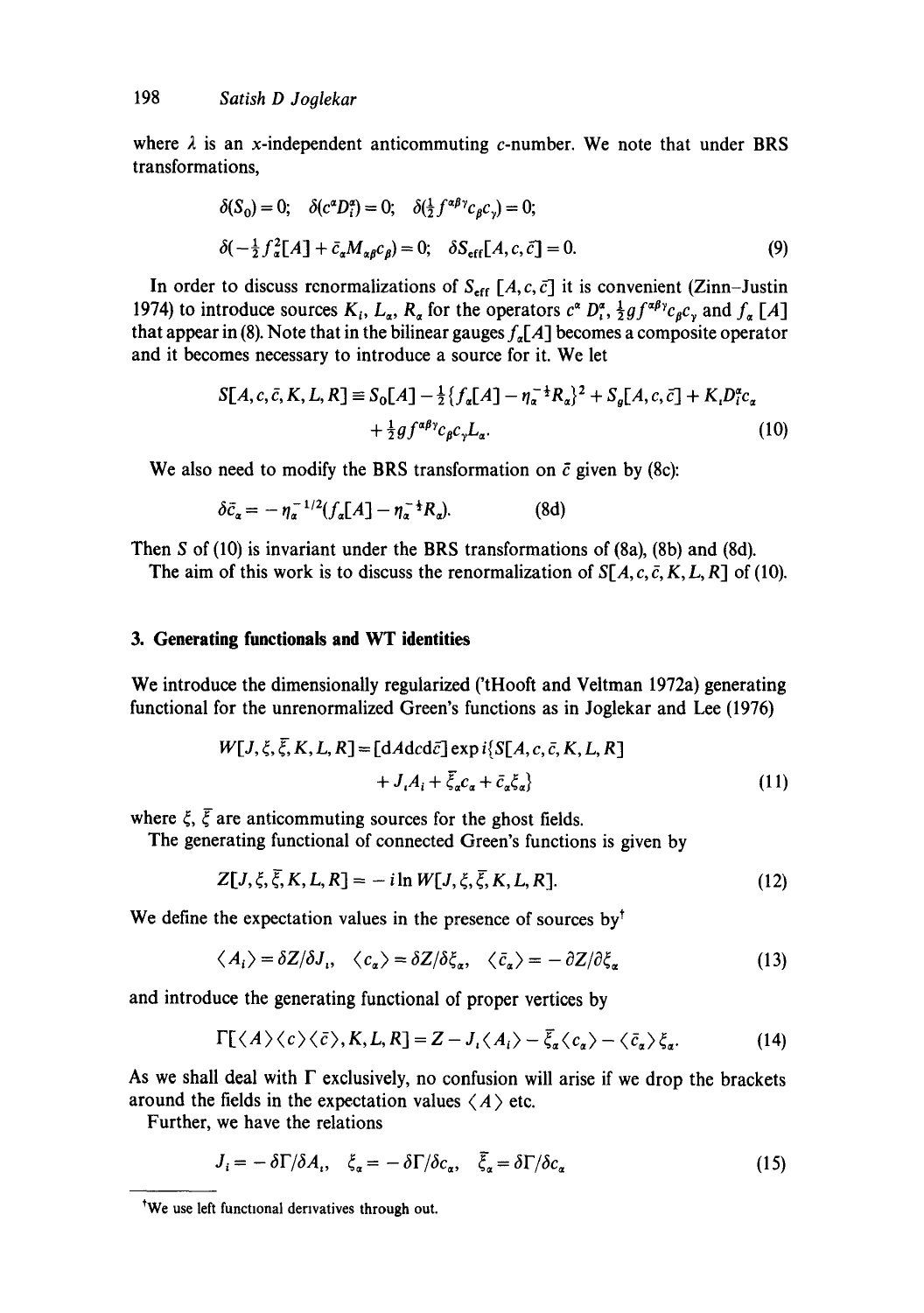$and<sup>†</sup>$ 

$$
\delta\Gamma[A,c,\bar{c},K,L,R]/\delta M = \delta Z[J,\xi,\bar{\xi},K,L,R]/\delta M, \qquad (16)
$$

where  $M$  stands for  $K$ ,  $L$  or  $R$ .

By considering the BRS transformations of (8a, b, d) on the integration variables in (11) and equating the change to zero one obtains, on account of BRS invariance,

 $\mathbf{r}$ 

 $\equiv$   $\pm$ 

$$
0 = [dA d c d \bar{c}] \{ J_{\iota} D_{i}^{\alpha} c_{\alpha} - \bar{\xi}_{\alpha} \frac{1}{2} g f^{\alpha \beta \gamma} c_{\beta} c_{\gamma} + \eta \frac{1}{2} (f_{\alpha} [A] - \eta^{1/2} R_{\alpha}) \xi_{\alpha} \}
$$
  
× exp i{S + ...}, (17)

which can be expressed as an identity for  $\Gamma$  viz:

$$
\frac{\delta \Gamma}{\delta A_i \delta K_i} + \frac{\delta \Gamma}{\delta c_\alpha} \frac{\delta \Gamma}{\delta L_\alpha} + \frac{\delta \Gamma}{\delta \bar{c}_\alpha} \frac{\delta \Gamma}{\delta R_\alpha} = 0.
$$
\n(18)

Or, writing collectively<sup>†</sup>  $\Phi_i = \{A_i, c_i, \bar{c}_i\}$  and  $X_i = \{K_i, L_i, R_i\}$  we can write the WT identity in short:

$$
(\delta \Gamma / \delta \Phi_i)(\delta \Gamma / \delta X_i) = 0. \tag{19}
$$

In particular, in the zero loop approximation,  $\Gamma = S$  and thus

$$
(\delta S/\delta \Phi_i)(\delta S/\delta X_i) = 0. \tag{20}
$$

## **4. Structure of the counter terms**

In this section we shall analyse the structure of the divergence in the one-loop approximation, very much in the same manner as was done by Lee (1975). Equation (18) is the WT identity satisfied the unrenormalized proper vertices of the theory. Consider (18) in the one-loop approximation. We consider the divergent part of  $\Gamma$ viz  $\{\Gamma\}^{\text{div}}_1$ . It satisfies

$$
\mathscr{G}\{\Gamma\}_{1}^{\mathbf{div}}=0,\tag{21}
$$

where

$$
\mathcal{G} = (\delta S/\delta \Phi_i)(\delta/\delta X_i) + (\delta S/\delta X_i)(\delta/\delta \Phi_i). \tag{22}
$$

We note that

$$
\mathcal{G}^{2} = \frac{\delta S}{\delta X_{j}} \frac{\delta^{2} S}{\delta \Phi_{j} \delta \Phi_{i}} \frac{\delta}{\delta X_{i}} + \frac{\delta S}{\delta \Phi_{i}} \frac{\delta^{2} S}{\delta X_{j} \delta \Phi_{i}} \frac{\delta}{\delta X_{i}} + \frac{\delta S}{\delta X_{j}} \frac{\delta^{2} S}{\delta \Phi_{j} \delta X_{i}} \frac{\delta}{\delta \Phi_{i}} + \frac{\delta S}{\delta \Phi_{j}} \frac{\delta^{2} S}{\delta X_{j} \delta X_{i}} \frac{\delta}{\delta \Phi_{i}} \tag{23}
$$

$$
=p_{(i)}\frac{\delta}{\delta\Phi_i}\left(\frac{\delta S}{\delta X_j}\frac{\delta S}{\delta\Phi_j}\right)\frac{\delta}{\delta X_i}-p_{(i)}\frac{\delta}{\delta X_i}\left(\frac{\delta S}{\delta X_j}\frac{\delta S}{\delta\Phi_j}\right)\frac{\delta}{\delta\Phi_i},\qquad(24)
$$

$$
=0.\t(25)
$$

<sup>&</sup>lt;sup>†</sup>It is understood here that all other (different) arguments of the respective generating functionals are held fixed

<sup>&</sup>lt;sup>t</sup>Note here that the suffix i of  $\Phi_i$  does not contain Lorentz index when referring to  $c_a$  and  $\bar{c}_a$ . This slight deviation from the notation is to be able to present compact proofs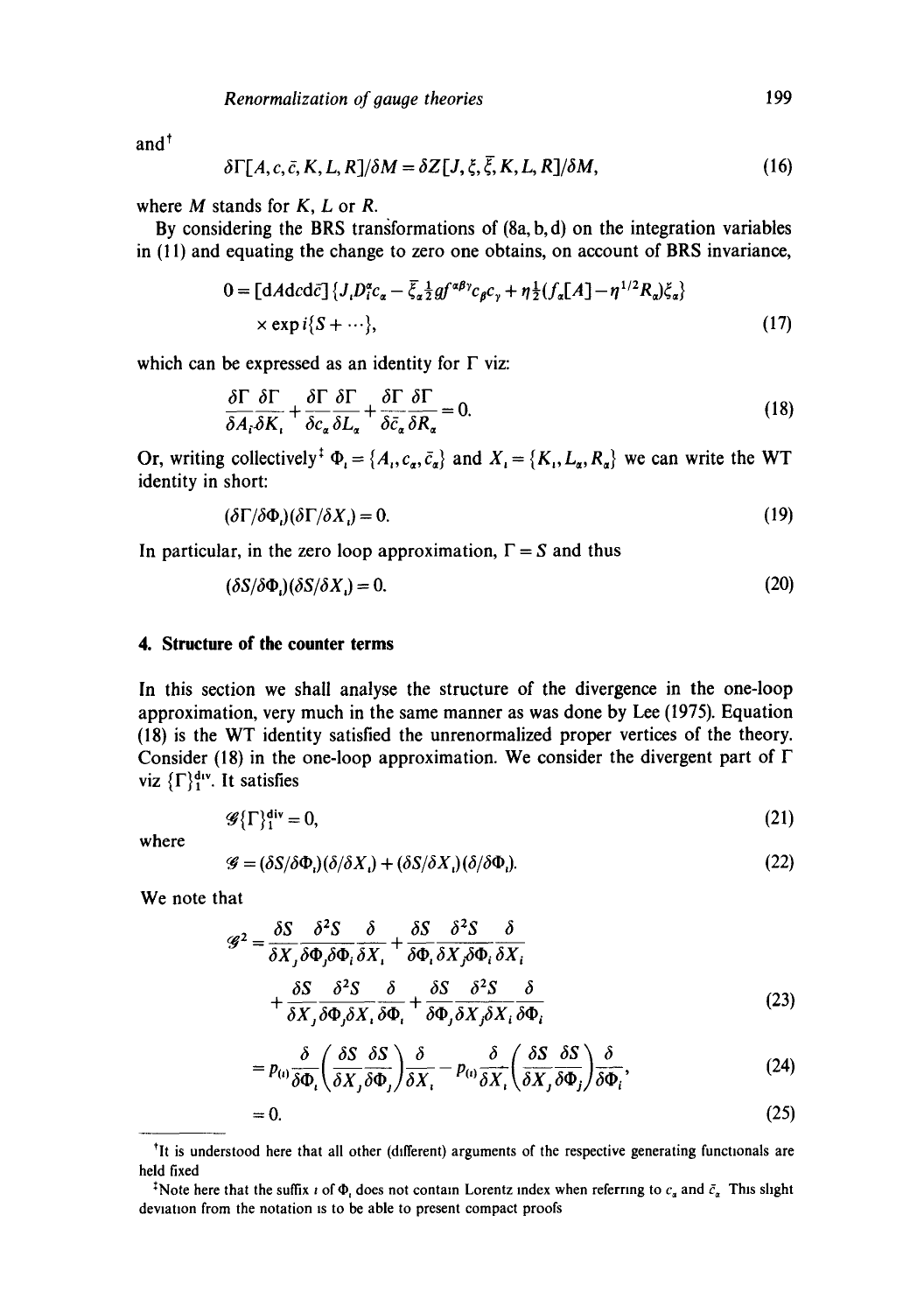In obtaining (23) we note that the terms proportional to two derivative operators such as  $\delta^2/\delta X_i \delta X_j$  etc drop out because of the anticommutivity of the variables. In (24)  $p_{(0)}$  is  $\pm 1$  depending on whether  $\Phi_i$  refers to a commuting field (A<sub>i</sub>) or an anticommuting field  $(c_n, \bar{c}_n)$ . Equation (25) then follows because of (18) which expresses the BRS invariance of S.

Thus as with linear gauges (Lee 1975) one encounters (21) with  $\mathcal{G}$ , another nilpotent operator. Solving the equation as was done by Joglekar and Lee (1976) is extremely difficult. However one can also verify by direct construction that the solution to this equation is again of the same form as in Joglekar and Lee (1976) viz.,

$$
\{\Gamma\}_{1}^{\text{div}} = \alpha_{1}(\varepsilon)S_{0}[A] + \mathcal{G}X[A, c, \bar{c}, K, L, R; \varepsilon],\tag{26}
$$

where  $X$  is a Lorentz-invariant local functional of dimension 3 and ghost number (Joglekar and Lee 1976) minus one. (Here we note that  $K, L, R$  have dimensions two each. The ghost number is an additive number and has values 0, 1,  $-1$ ,  $-2$  for  $(A, R)$ ; c;  $(\bar{c}, K)$ ; L respectively). Therefore, X must have the general structure<sup>†</sup>  $(\epsilon = 4 - n)$ ,

$$
X = \alpha_2(\varepsilon) K_1 A_i + \alpha_3(\varepsilon) L_a c_a + \alpha_4(\varepsilon) R_a \bar{c}_a + \alpha_5(\varepsilon) \partial_i^{\alpha} \bar{c}_a A_i
$$
  
+ 
$$
\sum \alpha_6^{(\alpha i j)}(\varepsilon) \frac{1}{2} \bar{c}_a \lambda_{ij}^{\alpha} A_i A_j + \sum \alpha_7^{(\alpha \beta \gamma)}(\varepsilon) \frac{1}{2} \rho_{\gamma}^{\alpha \beta} \bar{c}_a \bar{c}_\beta c_\gamma,
$$
 (27)

where in the last two terms the summation is over all polynomials of the given form; and  $\rho_{v}^{\alpha\beta}$  are antisymmetric in  $(\alpha, \beta)$  and depend on  $\zeta_{\beta v}^{\alpha}$ .

Exhibiting the loop expansion parameter  $a$  explicitly the divergence may be expressed as (we suppress summations in the last two terms of (27) henceforth)

$$
\{\Gamma\}_{1}^{\text{div}} = a \sum_{i} \alpha_{i}(\varepsilon) D_{i},\tag{28}
$$

where

$$
D_1 = S_0[A],
$$
  
\n
$$
D_2 = (\delta S/\delta A_i)A_i - K_i(\delta S/\delta K_i),
$$
  
\n
$$
D_3 = (\delta S/\delta c_a)c_a + L_a(\delta S/\delta L_a),
$$
  
\n
$$
D_4 = (\delta S/\delta \bar{c}_a)\bar{c}_a + (\delta S/\delta R_a)R_a,
$$
  
\n
$$
D_5 = (\delta S/\partial K_i)\partial_i\bar{c}_a + \eta^{-1/2}(f_a[A] - \eta^{-1/2}R_a)\partial_i^a A_i,
$$
  
\n
$$
D_6 = \frac{1}{2}\eta^{-1/2}(f_a[A] - \eta^{-1/2}R_a)\lambda_{ij}^a A_i A_j + \frac{\delta S}{\delta K_i}\bar{c}_a \lambda_{ij}^a A_j,
$$
  
\n
$$
D_7 = \eta^{-\frac{1}{2}}(f_a[A] - \eta^{-\frac{1}{2}}R_a)\rho_{\gamma}^{a\beta}\bar{c}_\beta c_\gamma + \frac{1}{2}\frac{\delta S}{\delta L_a}\rho_{\gamma}^{a\beta}\bar{c}_a\bar{c}_\beta.
$$
\n(29)

We note the presence of a counter-term  $D_7$  is quartic in ghosts and certainly cannot be obtained by multiplicative renormalizations. In fact, it can be interpreted as a subtractive renormalization of the gauge-fixing and the ghost term. To see this, we

<sup>&</sup>lt;sup>†</sup>If the term  $\zeta_{p}^{*}A_{i}A_{j}$ , in  $f_{p}[A]$  breaks global invariance, one does not have that as a guidance in writing the structure of X However, it is clear that all such deviations must be expressible in terms of  $\zeta_{ij}^n$ . This case is discussed later.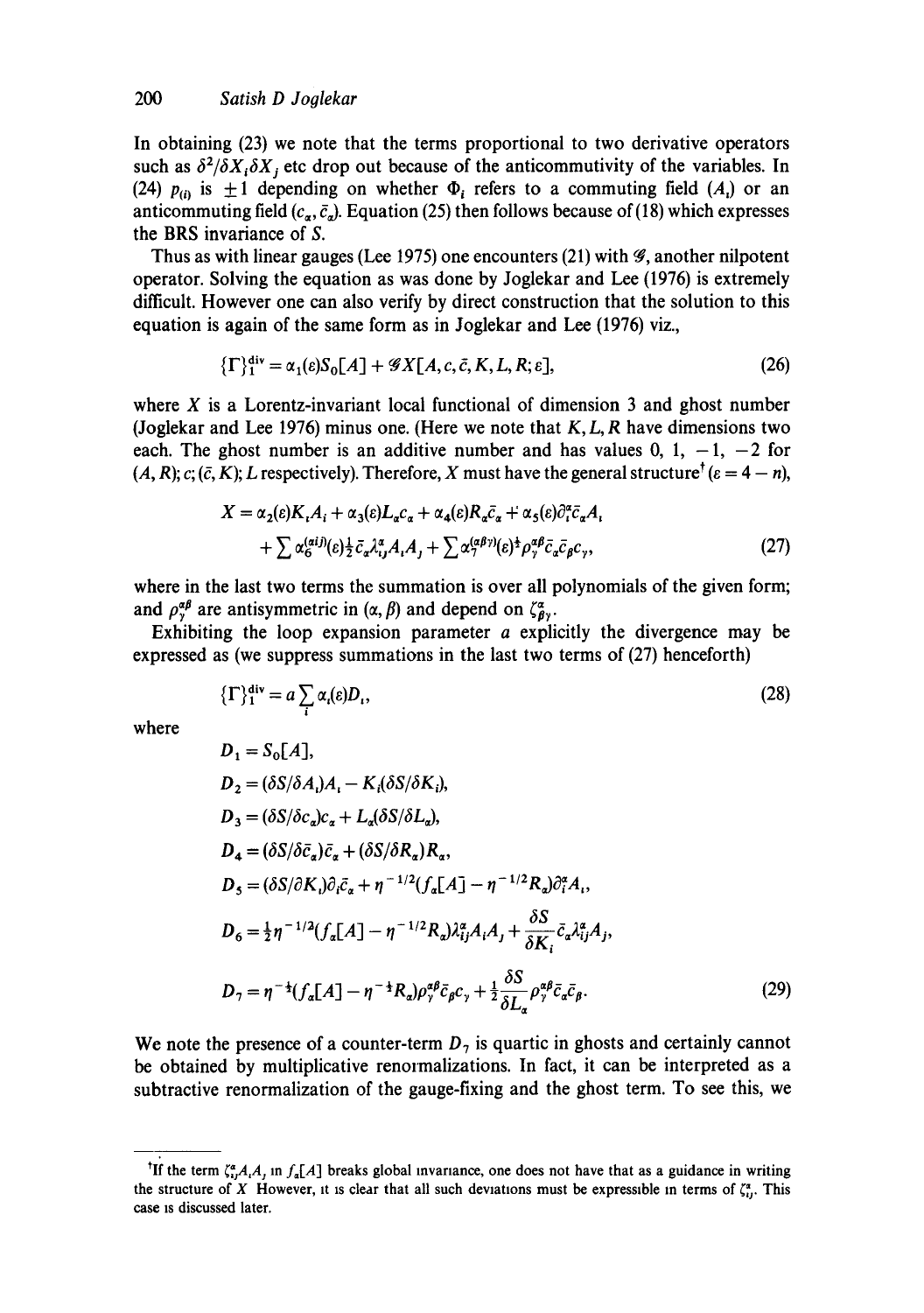note that we could write to the first order in the loop expansion parameter a:

$$
-\frac{1}{2}(f_{\alpha}-\eta^{-1/2}R_{\alpha})^2+S_{g}-a\alpha_{7}(\varepsilon)D_{7}
$$
  
=
$$
-\frac{1}{2}[f_{\alpha}-\eta^{-1}R_{\alpha}+a\alpha_{7}(\varepsilon)\eta^{-1}\rho_{\gamma}^{\alpha\beta}\bar{c}_{\beta}c_{\gamma}]^2+\{S_{g}-a\alpha_{7}(\varepsilon)\frac{1}{2}\frac{\delta S}{\delta L_{\alpha}}\rho_{\gamma}^{\alpha\beta}\bar{c}_{\alpha}\bar{c}_{\beta}\}.
$$
 (30)

Thus, the new counter terms, in fact, modify the  $f_a$  to a functional of A, c,  $\bar{c}$  and modify the ghost term in a certain fashion to be explained below.

This modification of gauge-fixing and ghost terms is precisely as encountered in the renormalization of gauge-invariant operators (Joglekar and Lee 1976). The general rule is that the gauge-fixing term is modified to be of the form

$$
f_a[A, c, \bar{c}] = f_a[A] + \eta^{-\frac{1}{2}}(\delta F/\delta \bar{c}_a)
$$
\n(31)

and the corresponding ghost terms are

$$
S_g' = S_g - \mathcal{G}_0 F,\tag{32}
$$

where  $\mathscr{G}_0$  is the BRS variational operator on c and A introduced in Joglekar and Lee (1976):

$$
\mathcal{G}_0 = c^{\alpha} D_i^{\alpha} (\delta / \delta A_i) + \frac{1}{2} g f^{\alpha \beta \gamma} c_{\beta} c_{\gamma} (\delta / \delta c_{\alpha})
$$
\n(33)

with,

$$
\mathscr{G}_0^2 = 0. \tag{34}
$$

In  $(30)$ , F happens to be

$$
F = \frac{1}{2}a\alpha_7(\varepsilon)\rho_\gamma^{\alpha\beta}\bar{c}_\alpha\bar{c}_\beta c_\gamma. \tag{35}
$$

Thus, before we fully discuss one-loop renormalization, we note this subtractive renormalization of the gauge-fixing and the ghost terms. Thus even if we started with the action of (10), renormalization will alter the form of the action. Hence the BRS invariance of the action and the consequent WT identities will have to be discussed anew when discussing two and higher loop renormalizability.

All these problems can be avoided if we instead modify the gauge-fixing term  $f_{\alpha}$ to contain an arbitrary polynomial, linear in  $c$  and  $\bar{c}$  each, from the beginning with the understanding that the coefficients of such terms are functions of the loop expansion parameter and vanish in the zero-loop approximation.

We shall therefore modify  $f_{\alpha}[A] \rightarrow f_{\alpha}[A, \bar{c}, c]$  with

$$
f_{\alpha}[A, c, \bar{c}] = \eta^{-\frac{1}{2}} (\partial_{i}^{*} A_{i} + \zeta_{ij}^{*} A_{i} A_{j} + \tau_{\gamma}^{*} \bar{c}_{\bar{\beta}} c_{\gamma})
$$
\n
$$
\equiv \eta^{-\frac{1}{2}} \left( \partial_{i} A_{i} + \zeta_{ij}^{*} A_{i} A_{j} + \frac{\delta F'}{\delta \bar{c}_{\alpha}} \right)
$$
\n
$$
= \eta^{-\frac{1}{2}} \frac{\delta}{\delta \bar{c}_{\alpha}} (\bar{c}_{\alpha} \partial_{i}^{*} A_{i} + \bar{c}_{\alpha} \zeta_{ij}^{*} A_{i} A_{j} + F')
$$
\n
$$
\equiv \eta^{-\frac{1}{2}} \frac{\delta}{\delta \bar{c}_{\alpha}} H[A, c, \bar{c}]
$$
\n(37)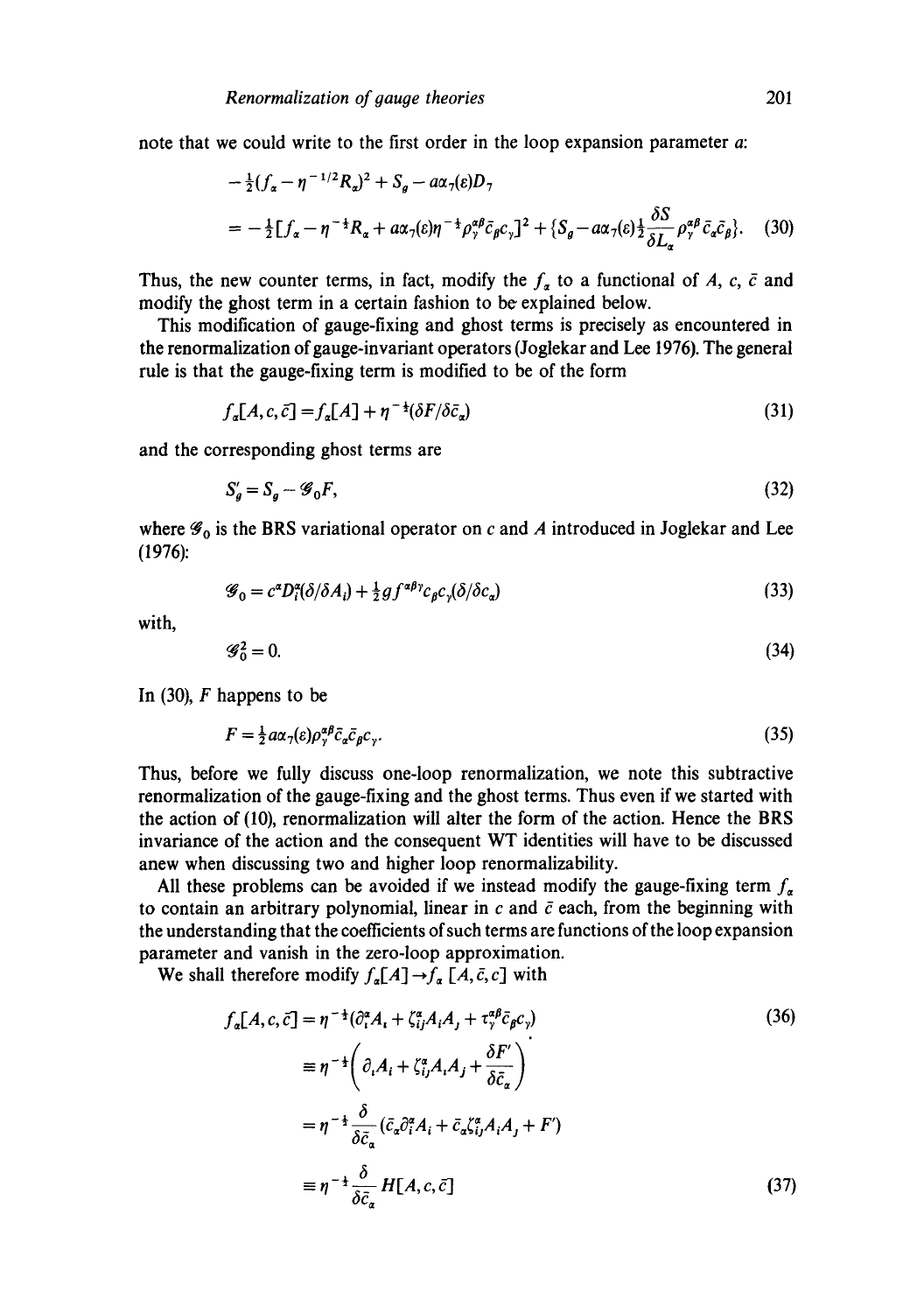and modify the ghost term to

$$
S'_{g} = S_{g} - \mathcal{G}_{0}F'
$$
  
=  $-\mathcal{G}_{0}[\bar{c}_{a}\partial_{i}^{\alpha}A_{i} + \bar{c}_{a}\zeta_{ij}^{\alpha}A_{i}A_{j} + F']$   
=  $-\mathcal{G}_{0}H[A, c, \bar{c}]$  (38)

and discuss the new action directly

$$
S' = S_0 - \frac{1}{2} (f_a[A, c, \bar{c}] - \eta^{-\frac{1}{2}} R_a)^2 + S'_g + K_i D_i^a c_a + \frac{1}{2} g L_a f^{a\beta \gamma} c_\beta c_\gamma
$$
(39)

with  $f_a$  and  $S'_a$  given in the form of (37) and (38). Note that  $\tau_\gamma^{ap}$  is antisymmetric in and  $\beta$  as only such counterterms are induced by renormalization.

For future reference, we note

$$
(\delta/\delta\bar{c}_a)S'_g = \mathcal{G}_0(\delta H/\delta\bar{c}_a) = \eta^{\frac{1}{2}}\mathcal{G}_0f_a.
$$
\n<sup>(40)</sup>

### **5. BRS invariance of the new action**

We show that the modified action of (39) is invariant under the new modified BRS transformations

$$
\delta A_{i} = D_{i}^{a} c_{\alpha} \lambda,
$$
  
\n
$$
\delta c_{\alpha} = -\frac{1}{2} g f^{\alpha \beta \gamma} c_{\beta} c_{\gamma},
$$
  
\n
$$
\delta \bar{c}_{\alpha} = -\eta^{-\frac{1}{2}} \{ f_{\alpha} [A, c, \bar{c}] - \eta^{-1/2} R_{\alpha} \} \lambda.
$$
\n(41)

Note the modification in the last equation for  $\delta \bar{c}_{\alpha}$ .

To show the BRS invariance of  $S'$  we only have to show anew that

$$
\delta(S'_{a,f.} + S'_{a}) = 0. \tag{42}
$$

To show this we note:

$$
\delta \{-\frac{1}{2}(f_a[A,c,\bar{c}] - \eta^{-\frac{1}{2}}R_a)^2\}
$$
\n
$$
= -(f_a[A,c,\bar{c}] - \eta^{-\frac{1}{2}}R_a) \Big\{ \mathcal{G}_0 f_a[A,c,\bar{c}] \lambda + \eta^{-\frac{1}{2}}(f_\beta[A,c,\bar{c}] - \eta^{-\frac{1}{2}}R_\beta) \frac{\delta f_a[A,c,\bar{c}]}{\delta \bar{c}_\beta} \lambda \Big\}
$$
\n
$$
= -(f_a[A,c,\bar{c}] - \eta^{-\frac{1}{2}}R_a) \mathcal{G}_0 f_a[A,c,\bar{c}] \lambda, \tag{43}
$$

the second term vanishes on account of antisymmetry in  $\alpha$ ,  $\beta$  when the form of  $f_a[A, c, \bar{c}]$  in (37) is taken into consideration.

Whereas,

$$
\delta S_g' = \eta^{-\frac{1}{2}} (f_a[A, c, \bar{c}] - \eta^{-\frac{1}{2}} R_a) \frac{\delta}{\delta \bar{c}_a} S_g' \lambda + \mathcal{G}_0 S_g' \lambda
$$
  
=  $(f_a[A, c, \bar{c}] - \eta^{-\frac{1}{2}} R_a) \mathcal{G}_0 f_a \lambda + \mathcal{G}_0^2 H \lambda,$  (44)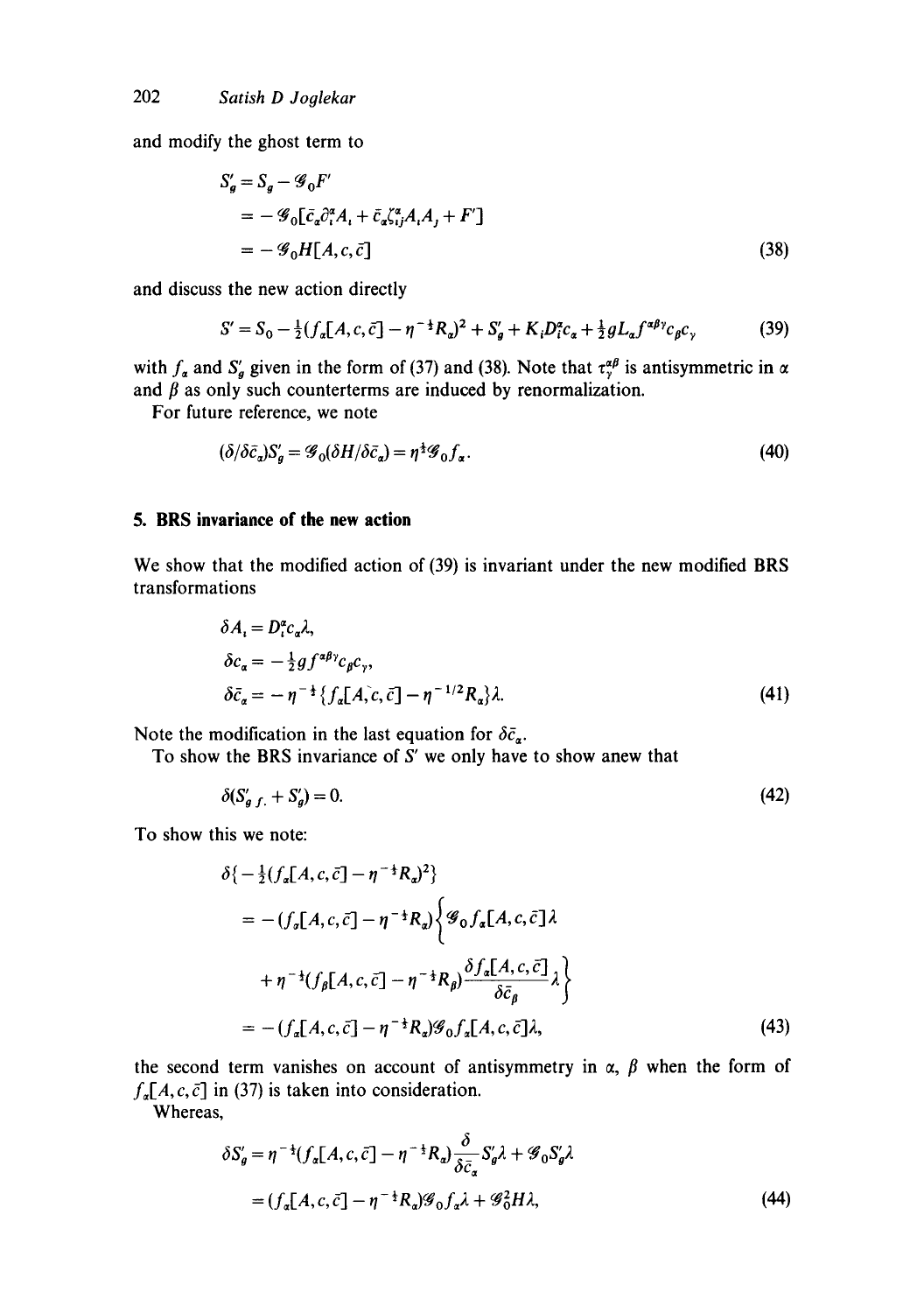where we have used (38) and (40). The second term on the right hand side vanishes as  $\mathscr{G}_0^2 = 0$ . Equations (43) and (44) together prove the result of (41) and thus the BRS invariance of S'.

Using S', we could consider a set of new generating functionals  $W'$ ,  $Z'$ , as done earlier in §3. One can then use the modified BRS invariance of  $S'$  to obtain the WT identities and they will be as before of the same form as (20) viz.,

$$
(\delta \Gamma'/\delta \Phi_i)(\delta \Gamma'/\delta X_i) = 0. \tag{45}
$$

We shall now discuss the renormalization of S' using  $(45)$  in the next section and prove the renormalizability of the theory.

### **6. Proof of renormalizability**

We define the following renormalization transformation:<sup>†</sup>

$$
A_{i} = Z^{\frac{1}{2}} A_{i}^{(r)}; \quad c_{\alpha} = \tilde{Z}^{\frac{1}{2}} c_{\alpha}^{(r)}; \quad \bar{c}_{\alpha} = \tilde{Z}^{\frac{1}{2}} \bar{c}_{\alpha}^{(r)},
$$
  
\n
$$
K_{i} = (V \tilde{Z} Z^{-1})^{\frac{1}{2}} K_{i}^{(r)}; \quad L_{\alpha} = V^{\frac{1}{2}} L_{\alpha}^{(r)}; \quad R_{\alpha} = V^{\frac{1}{2}} R_{\alpha}^{(r)},
$$
  
\n
$$
g = X(\tilde{Z}^{2} Z)^{-\frac{1}{2}} g^{(r)}; \quad \eta = W Z^{-1} \eta^{(r)},
$$
  
\n
$$
\zeta_{ij}^{\alpha} = Y_{(\alpha i j)} \zeta_{ij}^{\alpha(r)}; \quad \tau = T_{(\alpha \beta \gamma)} \tau_{\gamma}^{\alpha \beta(r)}.
$$
  
\n(46)

In the last two equations Y and T could depend on the indices of  $\zeta$  and  $\tau$ . All the renormalization constants are functions of  $\varepsilon$  and have a loop expansion of the form

$$
Z = \sum_{\gamma=0}^{\infty} a^r z_r \tag{47}
$$

etc. For future reference we introduce a symbol

$$
Z^{(n)} = \sum_{r=0}^{n} a^r z_r
$$
 (48)

and represents a renormalization constant when renormalization is done upto *n* loops.

The renormalized generating functional of proper vertices is defined by

$$
\Gamma'(r)[A^{(r)}, c^{(r)}, \bar{c}^{(r)}, K^{(r)}, L^{(r)}, R^{(r)}, g^{(r)}, \eta^{(r)}, \zeta^{(r)}, \tau^{(r)}]
$$
  
=  $\Gamma'[A, c, \bar{c}, K, L, R; g, \eta, \zeta, \tau].$  (49)

Our aim is to prove that the renormalization constants in the renormalization transformations of (46) can be chosen in each loop order, so that  $\Gamma''$  is a finite functional of its arguments. We prove this by induction.

Suppose we have chosen renormalization constants upto  $(n - 1)$  loops, i.e. constructed  $Z^{(n-1)}$  etc. so that  $\Gamma^{(r)}$  is a finite functional of its arguments upto  $O(a^{n-1})$  when expanded in powers of a. We note that we have essentially performed renormalization

If  $\eta_a$  are different for different  $\alpha$ 's, Z will be different for different  $A^a_a$ . The same remark applies to Z, and  $V_a$ . However  $V_a Z_a$  will be independent of  $\alpha$ . Also if  $A_i = Z_a^T A_i^{(r)}$ , then  $K_i = (VZZ_a^{-1})^2 K_i^{(r)}$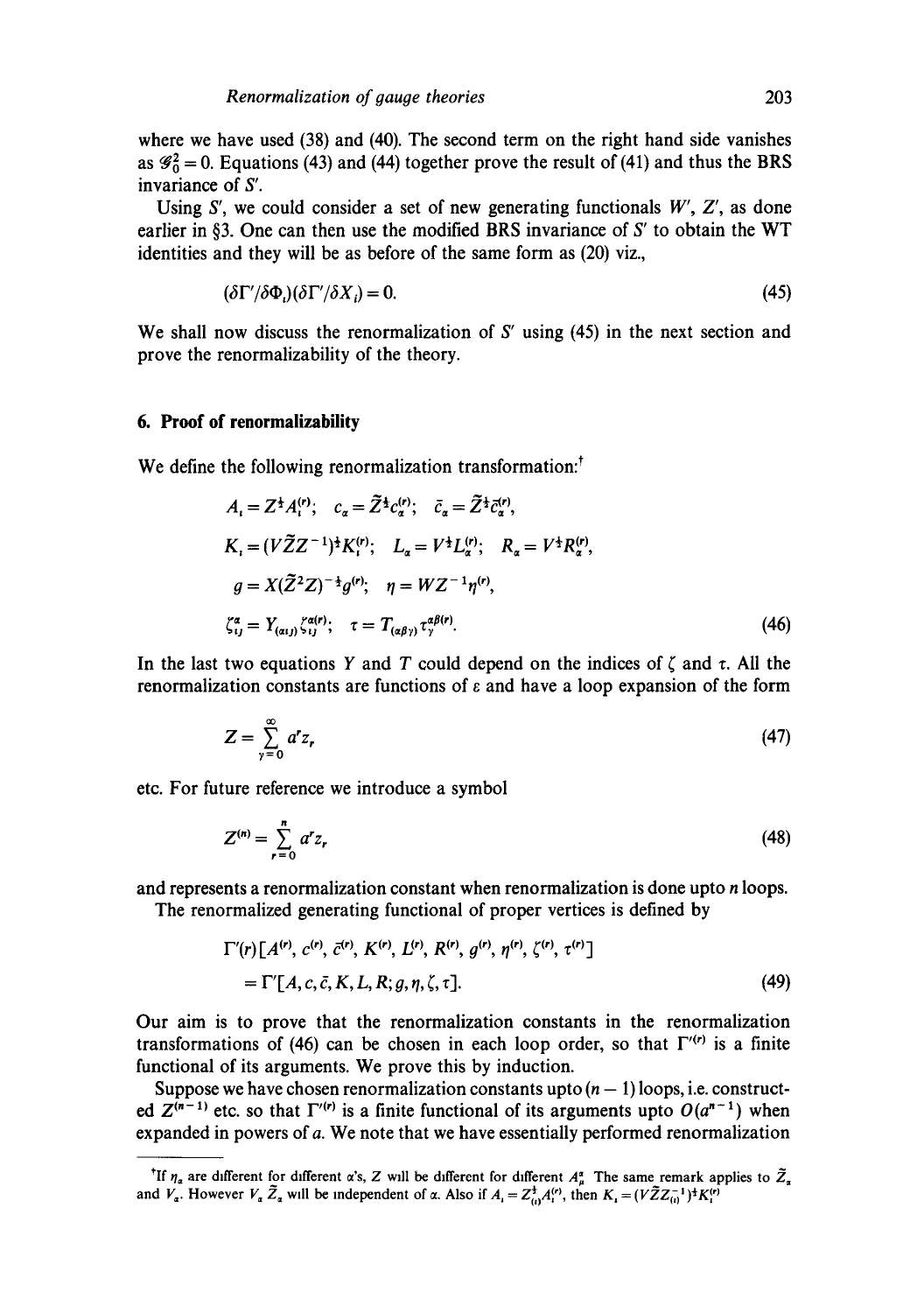transformations of (46) on the arguments of  $\Gamma$  with Z etc replaced by  $Z^{(n-1)}$  etc. We note that these transformations are such that the WT identity for  $\Gamma^{(r)}$  becomes

$$
\frac{\delta \Gamma^{\prime(r)} \delta \Gamma^{\prime(r)}}{\delta \Phi_{i}^{(r)} \delta X_{i}^{(r)}} = 0.
$$
\n(50)

Now consider the divergent part of  $\Gamma^{(r)}$ . It is entirely of  $O(a^n)$ . Thus considering the divergent part of the terms of  $O(a^n)$  in (50) we get

$$
\mathscr{G}'\{\Gamma'^{(r)}\}_{n}^{\mathrm{div}}=0,\tag{51}
$$

where

$$
\mathscr{G}' = \frac{\delta S'}{\delta \Phi_i^{(r)}} \frac{\delta}{\delta X_i^{(r)}} + \frac{\delta S'}{\delta X_i^{(r)}} \frac{\delta}{\delta \Phi_i^{(r)}} \tag{52}
$$

and has the solution of the same form as (28) viz:

$$
\{\Gamma'\}^{div}_{n} = a^{n} \sum_{i} \alpha_{i}(\varepsilon) D'_{i},\tag{53}
$$

where  $D'_i$  are obtained from  $D_i$  by replacing S by S' and  $f_a[A]$  by  $f_a[A, c, \bar{c}]$  in (29).

We have to show that we can choose renormalization constants in the  $n$ -loop approximation so that  $\{\Gamma^{(r)}\}_n^{\text{div}}$  is cancelled. Note that this amounts to doing the following new renormalization transformation:

$$
[A_i^{(r)}]^{(n)} = \{Z^{(n)}/Z^{(n-1)}\}^{\frac{1}{2}} [A_i^{(r)}]^{(n-1)}
$$
\n(54)

etc in the obvious notations.

We write down the *n*-loop counterterms. They are of the form (omitting  $a^n$ )

$$
\frac{1}{2}z_nC_1 + \frac{1}{2}\tilde{z}_nC_2 + \frac{1}{2}\nu_nC_3 + (x_n - \tilde{z}_n - \frac{1}{2}z_n)C_4 + (\omega_n - z_n)C_5 + \nu_nC_6 + t_nC_7,
$$
\n(55)

where

$$
C_1 = \frac{\delta S'}{\delta A_i} A_i + \frac{\delta S'}{\delta K_i} K_i,
$$
\n(55)

$$
C_2 = c_a \frac{\delta S'}{\delta c_a} + \bar{c}_a \frac{\delta S'}{\delta \bar{c}_a} - \frac{\delta S'}{\delta K_i} K_i,
$$
  
\n
$$
C_3 = \frac{\delta S'}{\delta R_a} R_a - \frac{\delta S'}{\delta K_i} K_i + \frac{\delta S'}{\delta L_a} L_a,
$$
  
\n
$$
C_4 = g(\partial S'/\partial g),
$$
  
\n
$$
C_5 = \eta(\partial S'/\partial \eta),
$$
  
\n
$$
C_6 = \partial S'/\partial \zeta_{\beta\gamma}^a,
$$
  
\n
$$
C_7 = \partial S'/\partial \tau_{\gamma}^a,
$$
\n(56)

To prove renormalizability, we must show that  $D'_i$  can be expressed in terms of  $C'_i$ s. To prove that all the renormalization constants in (46) are in fact independent, we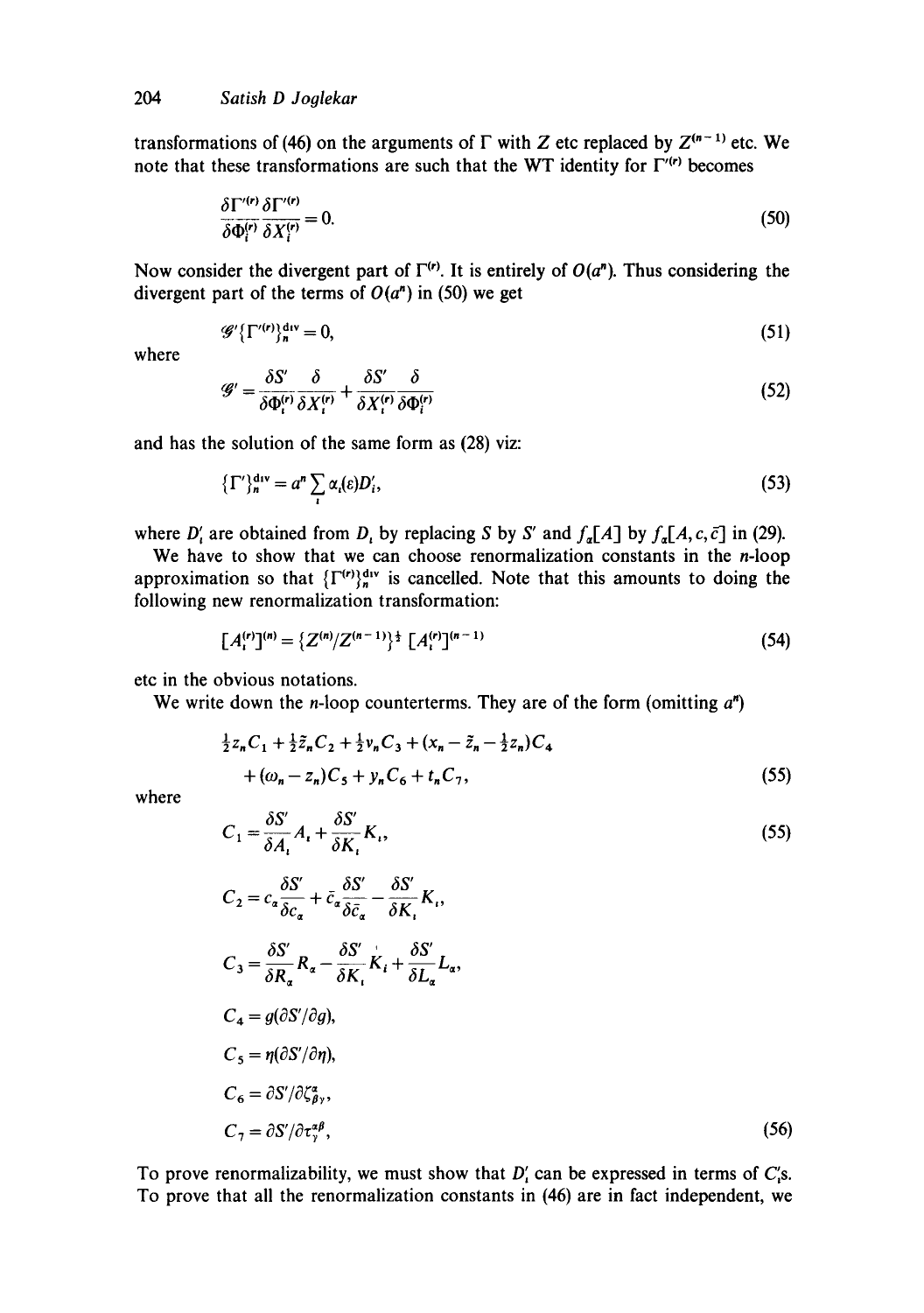must show that the above relations are unique. To this end. we need these relations and they are obtained with the help of following identities<sup>t</sup>:

$$
(\delta S_0/\delta A_i) A_i = g(\partial S_0/\partial g) + 2S_0,
$$
  
\n
$$
\frac{\delta S'_{g,f}}{\delta A_i} A_i = \left\{ -2\eta \frac{\partial}{\partial \eta} + \zeta \frac{\partial}{\partial \zeta} - \tau \frac{\partial}{\partial \tau} - R \frac{\partial}{\partial R} + g \frac{\partial}{\partial g} \right\} S'_{g,f},
$$
  
\n
$$
\frac{\delta S'_{g}}{\delta A_i} A_i = \left( g \frac{\partial}{\partial g} + \zeta \frac{\partial}{\partial \zeta} - \tau \frac{\partial}{\partial \tau} \right) S'_{g},
$$
  
\n
$$
\frac{\delta}{\delta A_i} \{ K_i (D_i^{\alpha} c_{\alpha}) \} A_i = g \frac{\partial}{\partial g} \{ K_i D_i^{\alpha} c_{\alpha} \},
$$
  
\n
$$
\frac{\delta}{\delta A_i} \{ \frac{1}{2} L_{\alpha} g f^{\alpha \beta \gamma} c_{\beta} c_{\gamma} \} A_i = g \frac{\partial}{\partial g} \{ \frac{1}{2} L_{\alpha} g f^{\alpha \beta \gamma} c_{\beta} c_{\gamma} \} - L_{\alpha} \frac{\delta S'}{\delta L_{\alpha}}.
$$
\n(57)

Adding these equations and rearranging the terms one obtains

$$
2D_1' = 2S_0 = \left\{ -g\frac{\partial}{\partial g} + A_i \frac{\partial}{\partial A_i} + L_\alpha \frac{\partial}{\partial L_\alpha} + 2\eta \frac{\partial}{\partial \eta} - \zeta \frac{\partial}{\partial \zeta} + \tau \frac{\partial}{\partial \tau} + R_\alpha \frac{\partial}{\partial R_\alpha} \right\} S'.\tag{58}
$$

Also we have,

$$
D'_{2} = \left(A_{i}\frac{\delta}{\delta A_{i}} - K_{i}\frac{\delta}{\delta K_{i}}\right)S',
$$
  
\n
$$
D'_{3} = \left(-c_{\alpha}\frac{\delta}{\delta c_{\alpha}} + L_{\alpha}\frac{\delta}{\delta L_{\alpha}}\right)S',
$$
  
\n
$$
D'_{4} = \left(-\bar{c}_{\alpha}\frac{\delta}{\delta \bar{c}_{\alpha}} + R_{\alpha}\frac{\delta}{\delta R_{\alpha}}\right)S'.
$$
\n(59)

One can establish the following identities in a similar fashion:

$$
D'_{5} = \frac{\delta S'}{\delta K_{i}} (\partial_{i}^{*} \bar{c}_{a}) + \eta^{-\frac{1}{4}} (f_{\alpha}[A, c, \bar{c}] - \eta^{-\frac{1}{4}} R_{a}) \partial_{i}^{*} A_{i}
$$
  
=  $\left\{-2\eta \frac{\partial}{\partial \eta} + \zeta \frac{\partial}{\partial \zeta} + 2\tau \frac{\partial}{\partial \tau} + R_{\alpha} \frac{\delta}{\delta R_{a}} - \bar{c}_{\alpha} \frac{\delta}{\delta \bar{c}_{\alpha}}\right\} S',$  (60)

$$
D'_6 = \frac{1}{2} (f_a[A, c, \bar{c}] - \eta^{-\frac{1}{2}} R_a) \lambda_{ij}^a A_i A_j
$$
  
+ 
$$
\frac{\delta S}{\delta K_i} \bar{c}_a \lambda_{ij}^a A_j = \sum_{(aij)} -\frac{1}{2\sqrt{\eta}} \lambda_{ij}^a \frac{\partial}{\partial \zeta_{ij}^a} S^{\dagger},
$$
(61)

Indices of  $\zeta$  and  $\tau$  are being suppressed.

<sup>~</sup>Summatlon-integration convenhon is being suppressed here.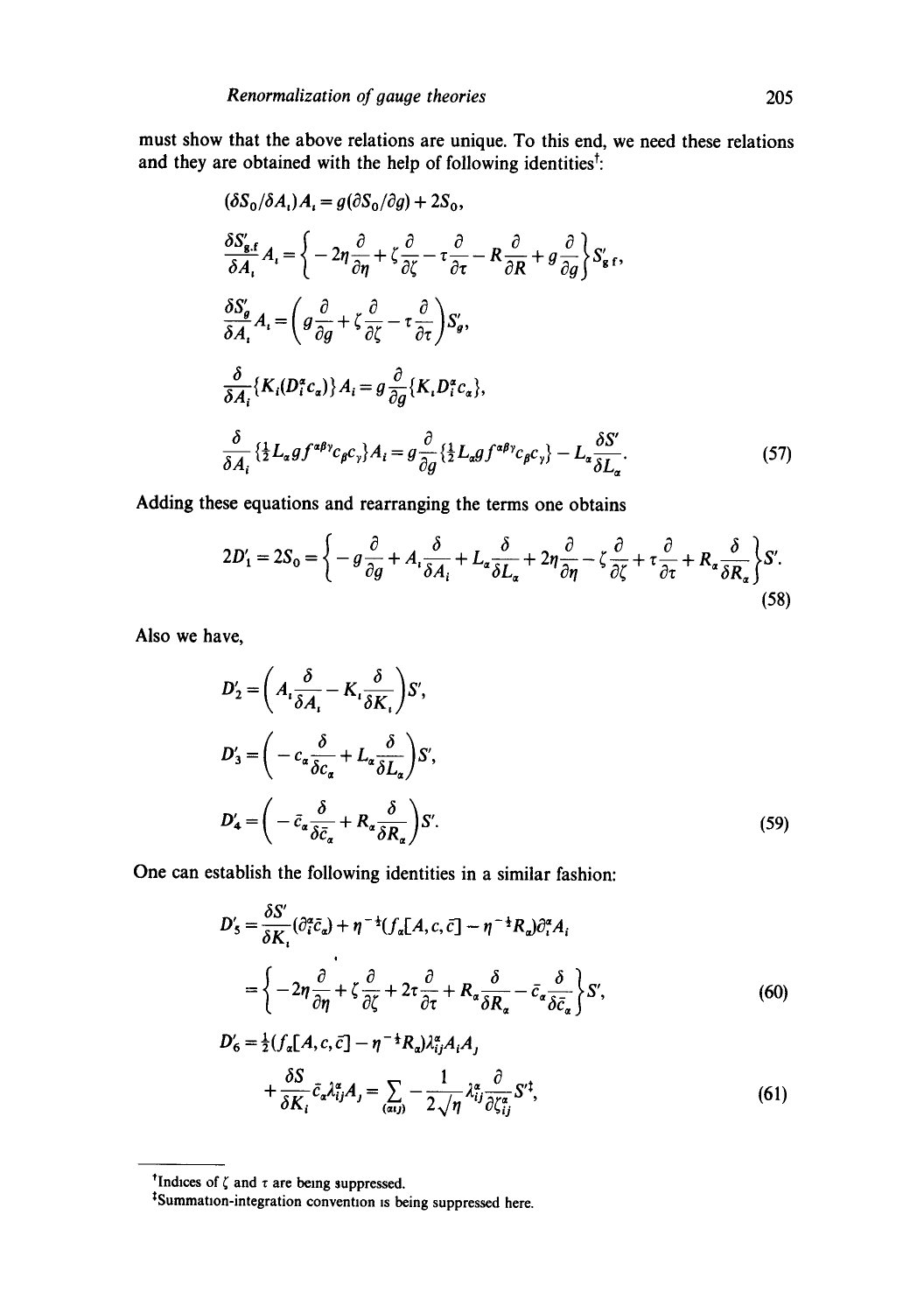$$
D'_{7} = (f_{\alpha}[A, c, \bar{c}] - \eta^{-\frac{1}{2}} R_{\alpha}) \rho_{\gamma}^{\alpha\beta} \bar{c}_{\beta} c_{\gamma} + \frac{1}{2} \frac{\delta S}{\delta L_{\alpha}} \rho_{\gamma}^{\alpha\beta} \bar{c}_{\alpha} \bar{c}_{\beta}
$$
  
= 
$$
\sum_{(\alpha\beta\gamma)} -\frac{1}{\sqrt{\eta}} \rho_{\gamma}^{\alpha\beta} \frac{\partial}{\partial \tau_{\gamma}^{\alpha\beta}} S'.
$$
 (62)

The above relations together with the following identity among the derivatives of  $S'$  viz.

$$
\left(K_i \frac{\delta}{\delta K_i} + 2L_\alpha \frac{\delta}{\delta L_\alpha} + \bar{c}_\alpha \frac{\delta}{\delta \bar{c}_\alpha} - c_\alpha \frac{\delta}{\delta c_\alpha}\right) S' = 0\tag{63}
$$

allow us to express  $D'_1...D'_7$  uniquely in terms of  $C_1, C_2...C_7$  provided we insist (by our free choice) that they lead to identical renormalization constants  $\tilde{Z}$  for c and  $\bar{c}$ . These relations allow us to determine uniquely  $z_n, \tilde{z}_n$ ... etc. in terms of  $\alpha_1, \alpha_2, \ldots, \alpha_7$ proving the renormalizability up to nth order and thus by induction to all orders. These relations are:

$$
D'_1 = C_1 + C_3 - C_4 + 2C_5 - \zeta C_6 + \tau C_7; \quad D'_2 = C'_1,
$$
  
\n
$$
D'_3 + D'_4 = C_3 - C_2; \quad D'_3 - D'_4 = -C_3,
$$
  
\n
$$
D'_5 - D'_4 = -2C_5 + \zeta C_6 + 2\tau C_7; \quad D'_6 = -\frac{\lambda}{2\sqrt{\eta}} C_6; \quad D'_7 = -\frac{\rho}{\sqrt{\eta}} C_7.
$$
 (64)

### 7. Independence of the S-matrix from variations in  $\zeta$  and  $\tau$

Finally, we shall show that the renormalized S-matrix is independent of the parameters  $\zeta$  and  $\tau$ . To do this we compute the change in W' when  $\zeta \rightarrow \zeta + \delta \zeta$ 

$$
\delta \zeta \frac{\partial W'}{\partial \zeta} = \langle \eta^{-\frac{1}{2}} (f_a[A,c,\bar{c}] - \eta^{-\frac{1}{2}} R_a) \delta \zeta_{ij}^a A_i A_j + 2 \bar{c}_{\beta} \delta \zeta_{ij}^{\beta} A_j D_i^a c_a \rangle, \tag{65}
$$

where  $(0)$  stands for

$$
\langle 0[A, c, \bar{c}] \rangle = \int [dA dc d\bar{c}] 0[A, c, \bar{c}] \exp i \{S' + \cdots\}
$$
 (66)

and the change in W' when  $\tau \rightarrow \tau + \delta \tau$ 

$$
\delta \tau \frac{\partial W'}{\partial \tau} = \langle -\eta^{-1/2} (f_a[A, c, \bar{c}] - \eta^{-\frac{1}{2}} R_a) \delta \tau_\gamma^{a\beta} \bar{c}_\beta c_\gamma
$$
  
+  $\frac{1}{4} \bar{c}_a \delta \tau_\gamma^{a\beta} \bar{c}_\beta g f^{\gamma \delta \sigma} c_\delta c_\sigma \rangle.$  (67)

We simplify expressions of (65) and (67) with the help of the WT identity of (17) evaluated at  $K = L = R = 0$ :

$$
0 = \langle J_i D_i^a c_a - \frac{1}{2} \bar{\xi}_a g f^{a\beta \gamma} c_\beta c_\gamma + \eta^{-\frac{1}{2}} f_a [A, c, \bar{c}] \xi_a \rangle. \tag{68}
$$